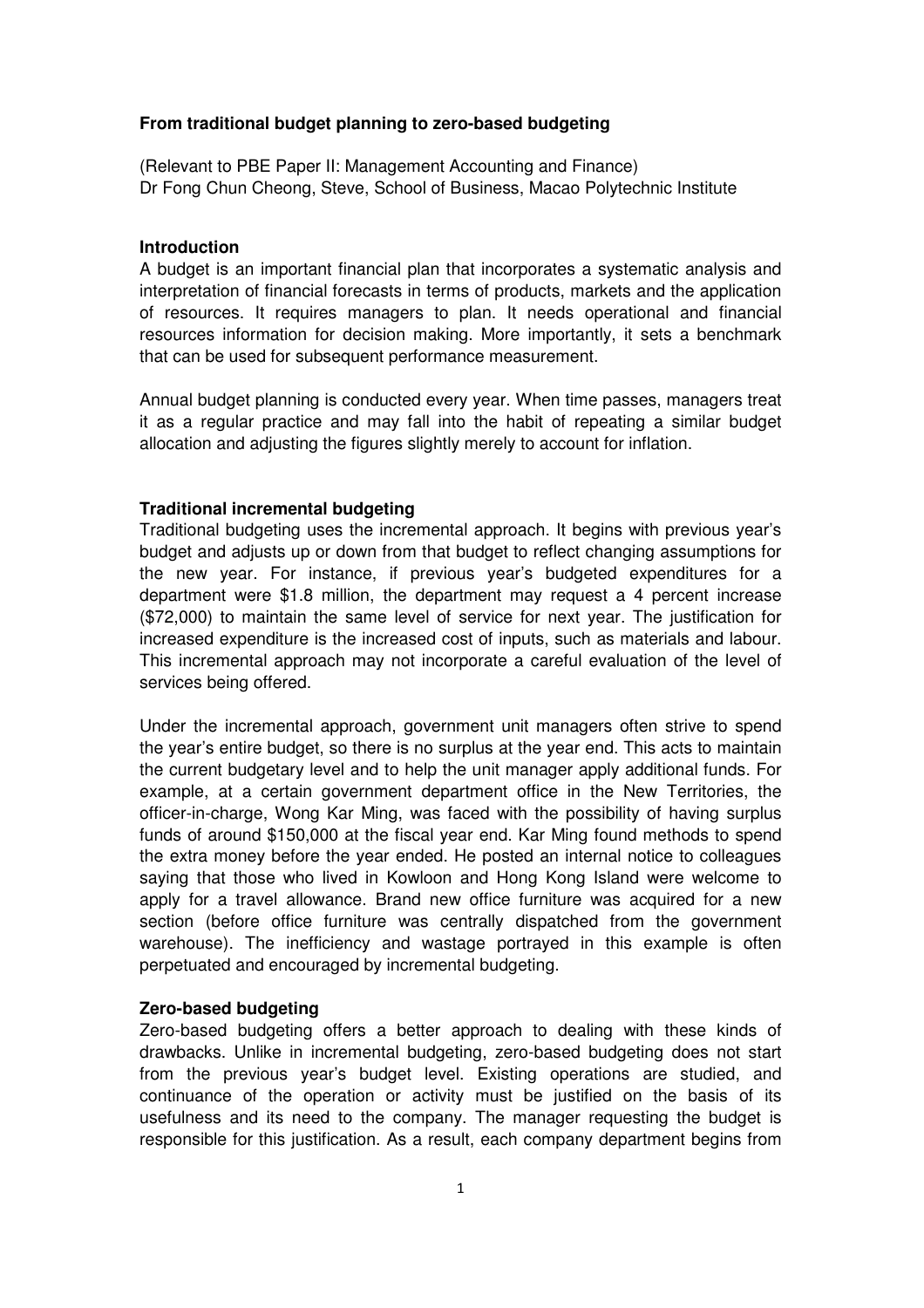zero and prepares a series of budgets – one for each decision package under consideration.

A decision package includes a description of services and related costs. As well as the budget, each package contains a statement of the project goals, plans to achieve these goals, the expected benefits, and the consequent results of not approving this decision package. An option is chosen, and the others are discarded. This planning process requires the managers to take an updated view of their plans and consider the most suitable method to achieve their objectives.

In the past, budgets have emphasized cost control and focused less on effectiveness. There has been an increase in budgetary planning schemes as more companies carry out sophisticated factory planning. Budget planning originated from cost accounting and industrial engineering. Cost accountants use budgeting to set up standard costs and to estimate future expected costs. Industrial engineers use scientific methods to achieve production standards, and then they can plan future operations and performance standards.

## **Implementation of zero-based budgeting**

Zero-based budgeting aims to justify resource allocation in an individual budget scheme, regardless of prior period budgets. It is not based on historical data and begins each budget period afresh. The budget is first allocated as zero unless the manager responsible makes the case for resource allocation. The manager must justify the reasons for the financial resource allocation.

Each budget item is queried as if it were new before any financial resources are allocated to it. Each plan is justified in terms of the total cost involved and the total benefits. Past performance is not referred to as a building block. Zero-based budgets are set to prevent regular budget creeping behaviour that emphasizes inflationary adiustments.

New and old work tasks are treated equally. Every managerial activity is properly identified and then evaluated by analyzing alternative levels of operation for the same activity. These alternatives are ranked and relative priorities are set for achieving effectiveness and efficiency.

A zero-based budgeting system demands that the manager justify the entire budget in detail and explains why the company should spend the money in the manner proposed. This approach differs from traditional budgeting techniques as it emphasizes the analysis of alternatives. The implementation steps are:

- 1. Managers first establish different decision packages associated with performing each work task, such as forecasting the costs and benefits of conducting a project or outsourcing it, or centralizing versus decentralizing operations.
- 2. The decision packages should be ranked in order of importance. Tradeoffs between respective packages should be considered. These allow managers to rank priorities and combine decision packages for old and new projects into one,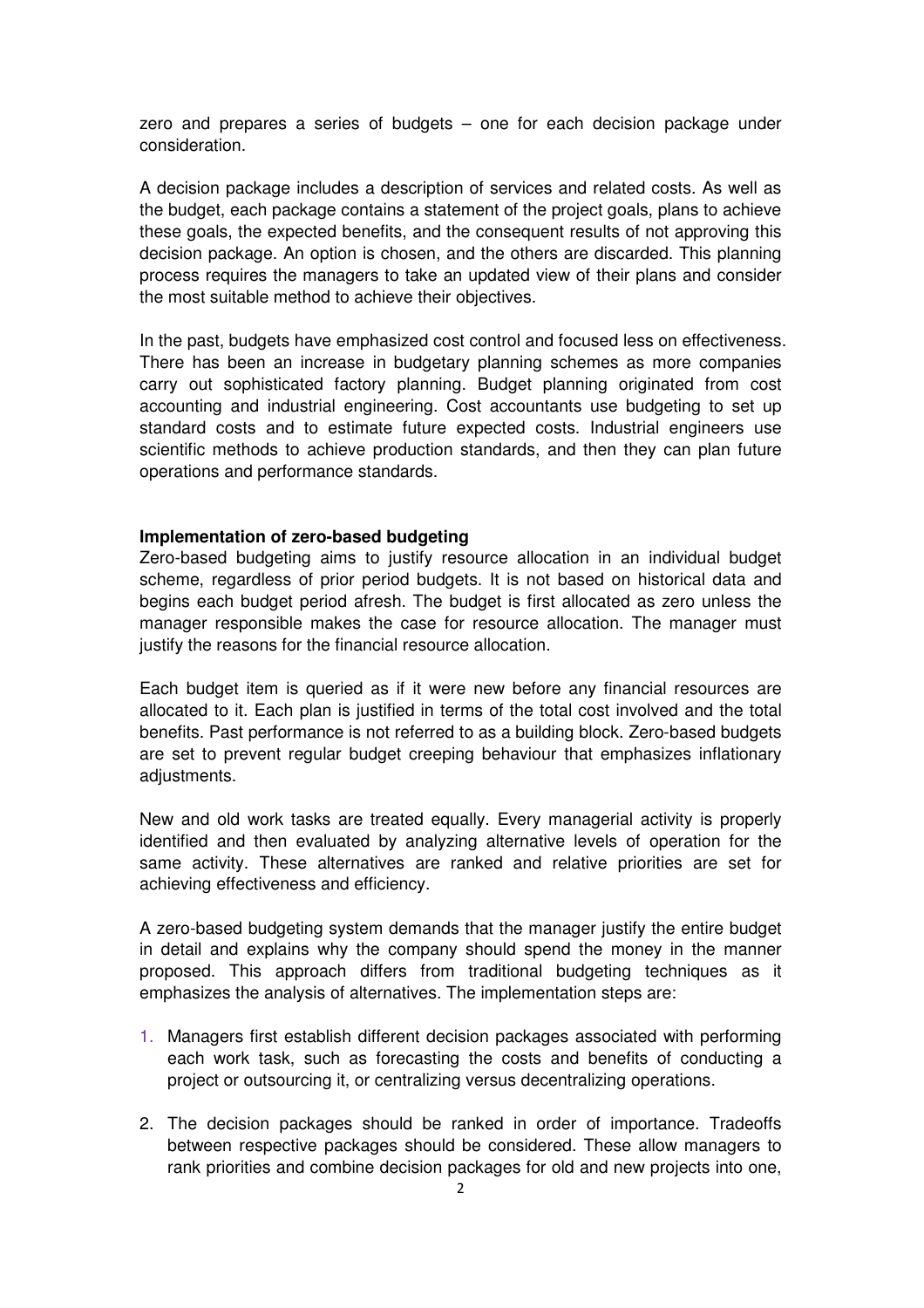and allow top management to evaluate and compare the needs of individual units or departments for financial resources allocation.

3. In addition, managers identify different levels for each alternative method of the proposed activity. A minimum level of spending, usually 75 percent of the current operating level, is established and then separate decision packages that consider the costs and benefits of additional levels of expenditure for that particular activity are developed. The setting of different levels enables managers to consider and evaluate the level of expenditure lower than the current operational level. This gives decision-makers the choice of eliminating the activity or allocating resources for the selected level by including changes in expenditure level and tradeoffs among departments.

Referring back to the surplus funds of around \$150,000 in the earlier example, there was no justification for spending this amount. Thus this surplus should not be allocated on a continuing basis.

### **Advantages and disadvantages of zero-based budgeting**

Zero-based budgeting provides distinctive advantages over traditional incremental budgeting. These include:

- (a) The planning mechanism needs budget setters to examine every budgetary item as if it were new.
- (b) It allocates financial resources basing on planning requirements and results.
- (c) It prevents incremental budgeting simply based on the previous year's figures with an estimated percentage increase.
- (d) It helps the budget setter to develop a questioning attitude; inefficiencies and wastage can then be reduced.
- (e) To obtain efficiency, it encourages managers to look for alternative operation plans.

Nevertheless, there are some disadvantages to zero-based budgeting:

- (a) This budgeting is sophisticated and can consume a lot of managerial time.
- (b) Short-term benefits may take precedence over long-term planning as the latter is less prominent in the planning process.
- (c) As a new budget allocation is started every year, there will be annual conflicts over budget allocation.

# **Improvements to zero-based budgeting**

As a way of dealing with the managerial time required, one possibility is to conduct a rolling budget every year and perform a zero-based budget every three to five years, or when a major change occurs in operations. This allows the company to benefit from the advantages of zero-based budgeting without an excessive amount of work being required.

The company should not feel that all budgets must be developed in entirely the same manner. Some departments can use an in-depth study of a zero-based budget while others can use a rolling budget. This is a way of spreading the work required over a